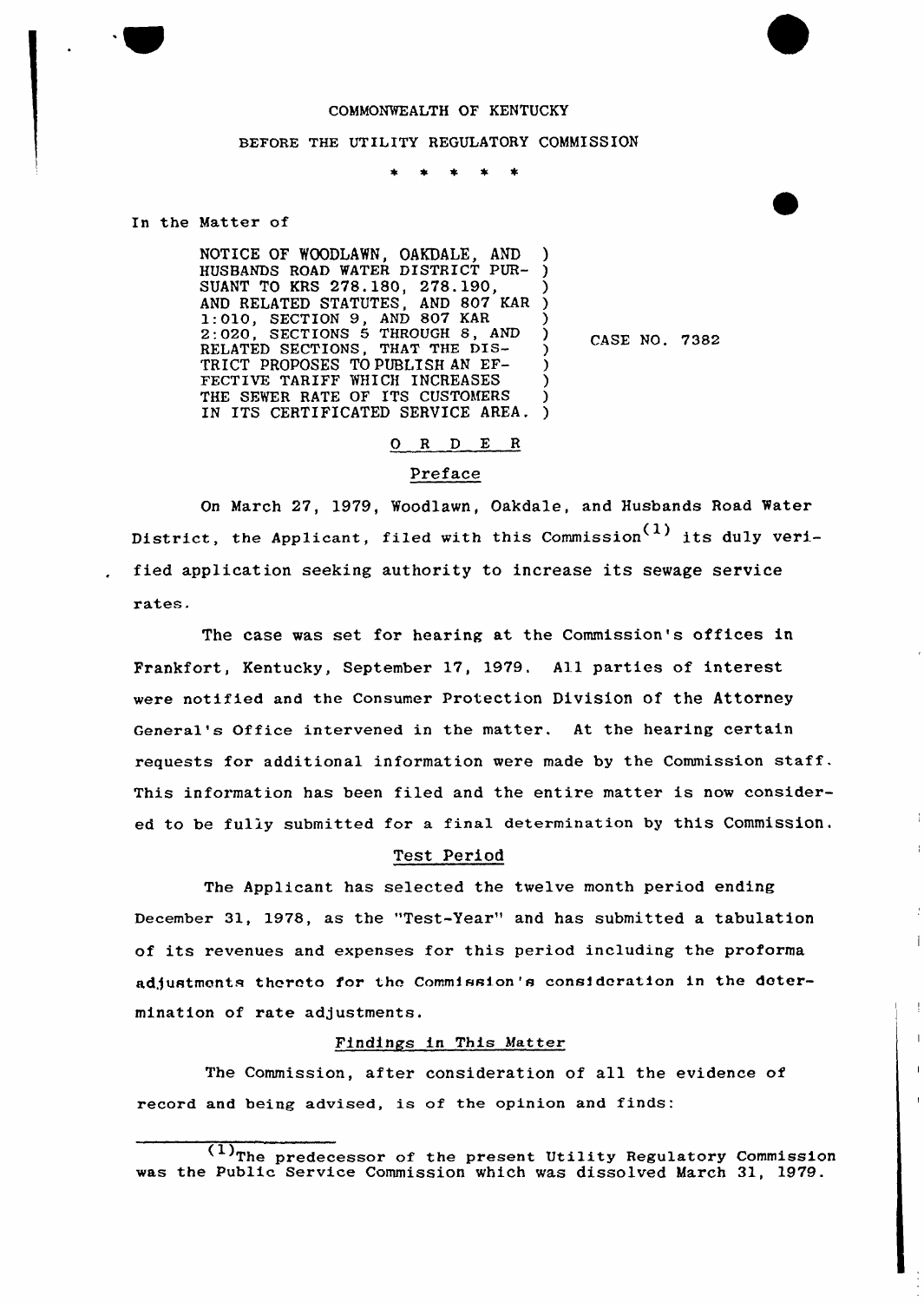(1) That the Applicant, which is both a sewage utility and a water utility, only provides sewage services to its customers; with water services in the Woodlawn, Oakdale, and Husbands Road Water District being provided by the City of Paducah. Further, the City of Paducah provides sewage customer billing services for the Applicant and sewage service rates are based upon metered water usage.

(2) That according to the record in this matter, the City of Paducah increased its water service rates in August of 1975. Further, that the record also indicates that the said increase in water service rates was carried over into the sewage service rates of the Applicant thru procedures utilized by the billing office of the City of Paducah. Further, the Applicant has testified that the said increase in sewage service rates was inadvertently imposed on its customers by its billing and collecting agent without its knowledge thereof.

(3) That the Applicant, after discovery that its billing and collecting was based on unauthorized rates, filed an application with this Commission for approval of the said rates.

(4) That the rates now proposed by the Applicant are the same as those charged during the test-year in which they produced annual revenues of \$172,345 from an average of 1441 customers. The addition of interest income thereto resulted in gross revenues of \$182,529 for the test year. Further, that the Applicant's expenses of \$147,611 for this period resulted in a net income before debt retirement of \$34,918.

(5) That the Applicant's annual proforma expenses are estimated by the Commission to be \$170,505, an increase of \$22,894 over test year expenses.

(6) That the rates proposed by the Applicant and as prescribed and set forth in Appendix "A", attached hereto and made a part hereof, should produce annual revenues of approximately \$1S2,500 from 1525 customers. Further, that additional revenues of approximately \$11,500 anticipated as interest income should result in gross annual revenues of approximately \$194,000 and

 $-2-$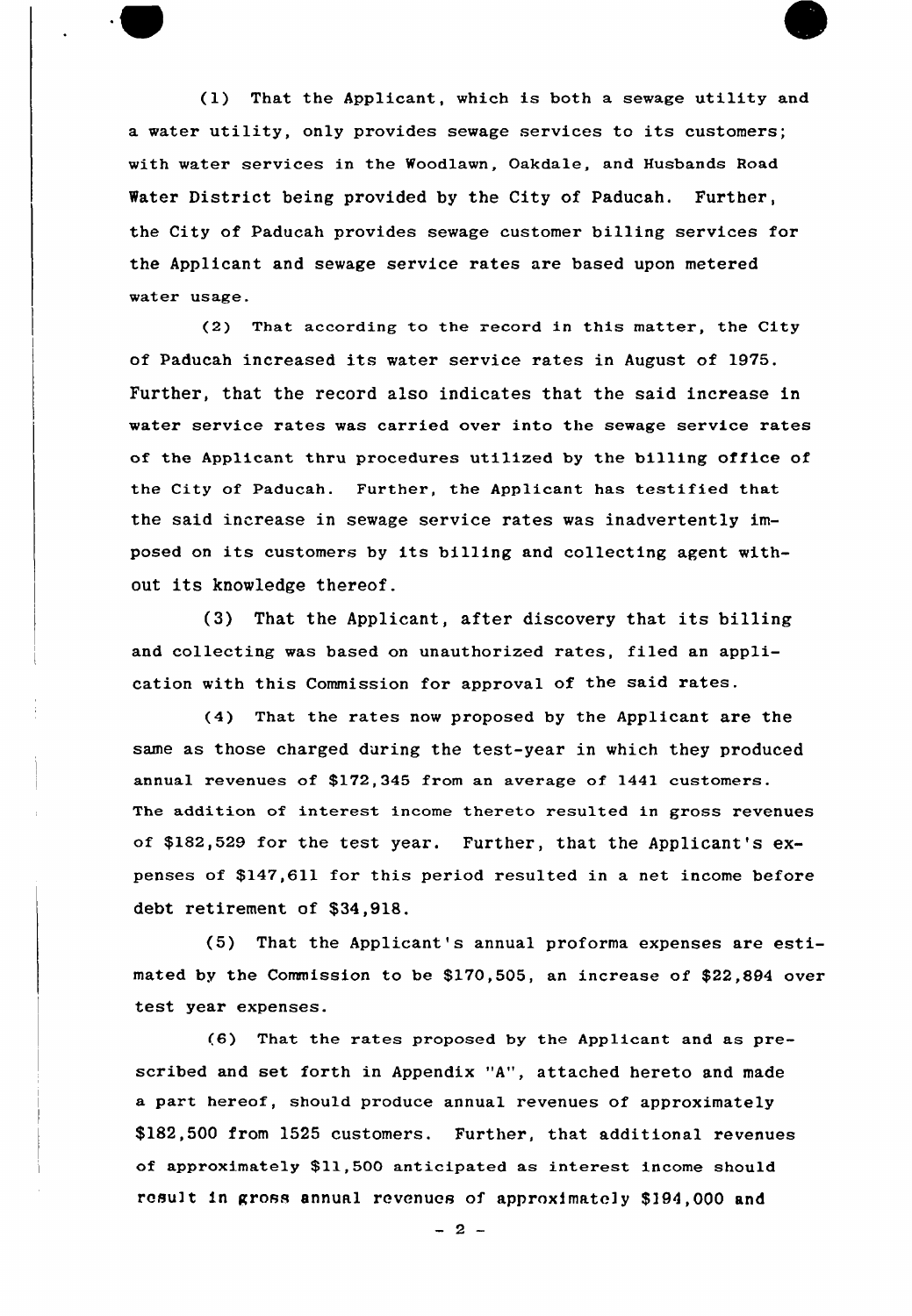an annual net income before debt retirement of \$23,495. Further, that the Appendix "A" rates are the fair, just, and reasonable rates to be charged by the Woodlawn, Oakdale, and Husbands Road Water District and should be approved by this Commission.

(7) That the Commission after considering the tabulation of test-year and projected revenues and expenses submitted by the Applicant concludes that said revenues, expenses, and proforma adjustments can be summarized as shown in Appendix "8", attached hereto and made a part hereof. On the basis of this tabulation, the Commission further concludes that gross annual revenues in the amount of \$194,000 are necessary and will permit the Applicant to meet its reasonable expenses for providing sewage disposal services to its customers.

(8) That all monies collected from the Applicant's customers by the unauthorized rates subsequent to August, 1975 which exceeded the amounts that would have been collected on the basis of the Applicant's authorized rates<sup>(2)</sup> should be refunded by the Applicant to the customers from which said excess monies were collected.

(9) That the Applicant should provide a complete listing to this Commission of all customers to whom refunds are due and said listing should also include the amount of refund due to each affected customer.

(10) That the Applicant should provide this Commission with a plan detailing how and when affected customers mill be refunded.

(ll) That the Applicant's sewage service rates and its water service rates should be set forth in its official tariffs as separate and independent rates in such a manner that an adjustment in either of these rates can be made independently of the

 $\overline{(2)}$ The Applicant's authorized rates prior to the date of this Order were those set forth in Appendix "A" of an Order of this Commission entered February 25, 1974, in Case No. 5948 and were as follows for all customers: \$8.50 per month minimum rate or 100% of the customer's monthly water bill after the water bill exceeded \$8.50.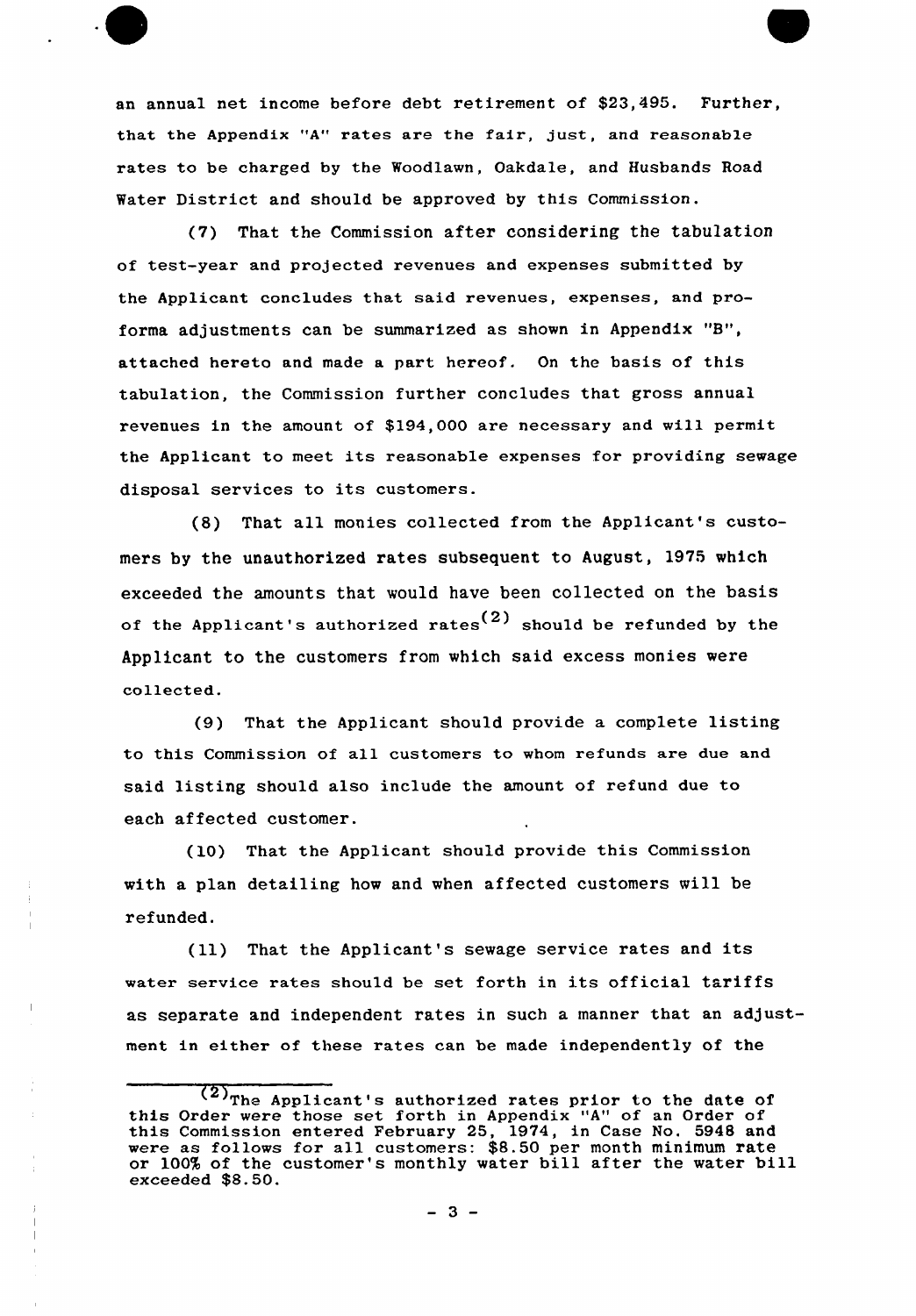other rates. Further that this distinction between the rates be clearly set forth in a written directive to any office which performs billing and collecting services for the Applicant.

### ORDERS IN THIS MATTER

The Commission, on the basis of the matters hereinbefore set forth and the evidentiary record in this case:

HEREBY ORDERS that the rates as proposed by the Woodlawn, Oakdale, and Husbands Road Water District and as prescribed and set forth in Appendix "A", attached hereto and made a part hereof, be and the same are hereby fixed as the fair, just, and reasonable rates of the Woodlawn, Oakdale, and Husbands Road Water District to become effective for services rendered on and after the date of this Order.

IT IS FURTHER ORDERED that the Woodlawn, Oakdale, and Husbands Road Water District shall provide for a distinct and independent separation of its sewage service rates and its water service rates and set forth this distinction in its official tariffs. Further, that the result of this distinction shall make possible an adjustment of either of the said rates independently of the other rates as previously set forth herein in "Finding No, ll". Further, that this distinction between the rates shall be clearly set forth in a written directive to the office now performing the billing and collecting services and that a copy of this directive shall be filed with this Commission within thirty (30) days of the date of this Order.

IT IS FURTHER ORDERED that Woodlawn, Oakdale, and Husbands Road Water District shall refund to its customers all monies collected subsequent to August, 1975 which exceeded the amounts that would have been collected on the basis of rates approved by Order in Case Number 5948.

IT IS FURTHER ORDERED that the Woodlawn, Oakdalc, and Husbands Road Water District shall provide this Commission within thirty (30) days of the date of this Order, a listing of all customers who shall be refunded. Said listing shall also include the amount of refund due to each customer.

 $4 -$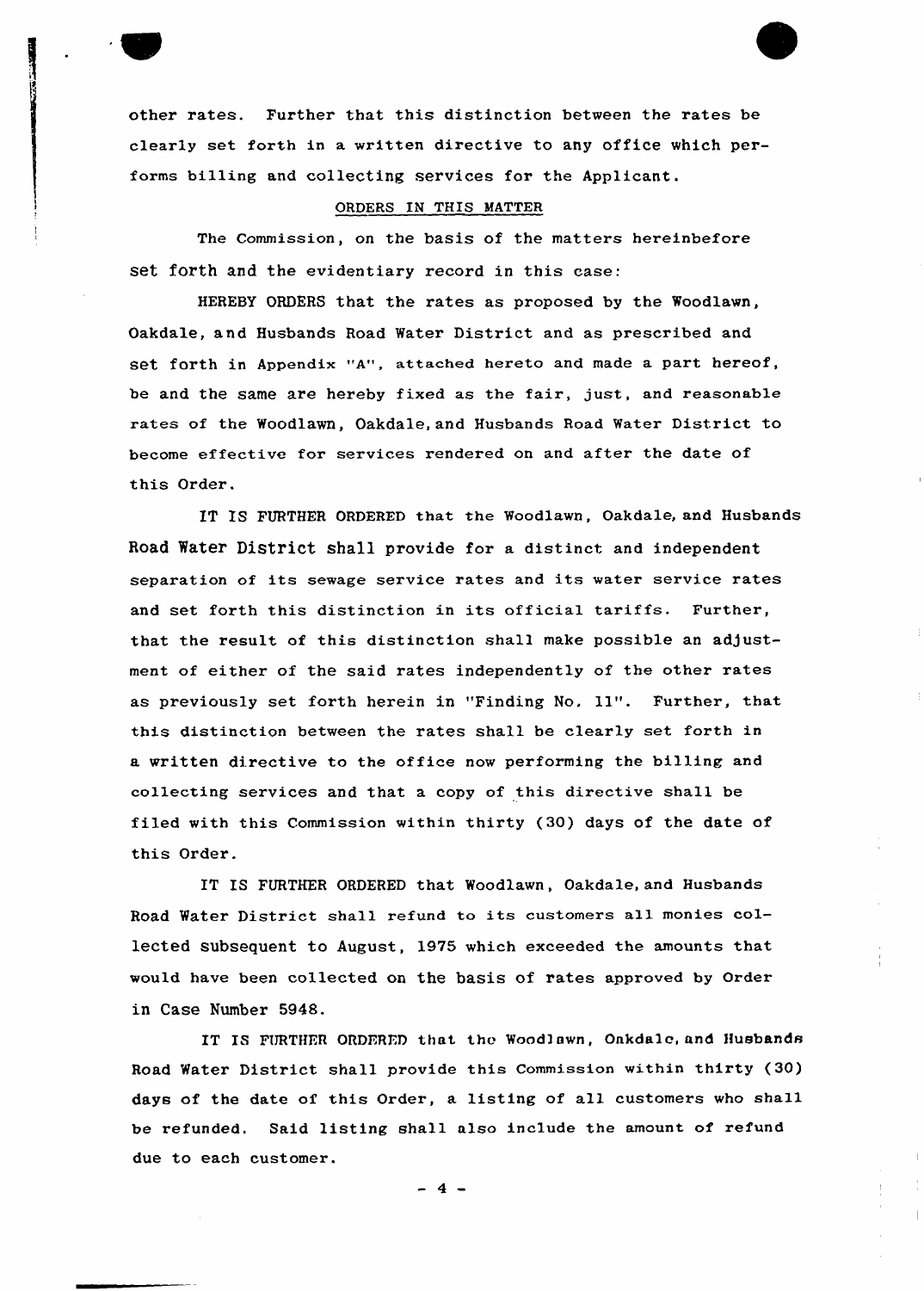IT IS FURTHER ORDERED that the Woodlawn, Oakdale, and Husbands Road Water District shall provide this Commission, within thirty (30) days of the date of this Order, a plan detailing how and when affected customers shall be refunded.

IT IS FURTHER ORDERED that the Woodlawn, Oakdale, and Husbands Road Water District shall file with this Commission, within thirty (30) days from the date of this Order, its tariff sheets setting forth the rates approved herein. Further, that copies of all the District's rules and regulations for providing water service to customers located in the Woodlawn, Oakdale, and Husbands Road Water District, McCracken County, Kentucky, shall be filed with the said tariff sheets.

Done at Frankfort, Kentucky, this 25th day of January, 1980.

UTILITY REGULATORY COMMISSION

 ${\tt Cháirma}$ 

 $\hat{\mathbb{A}}$ John Commissioner

ATTEST:

**Secretary**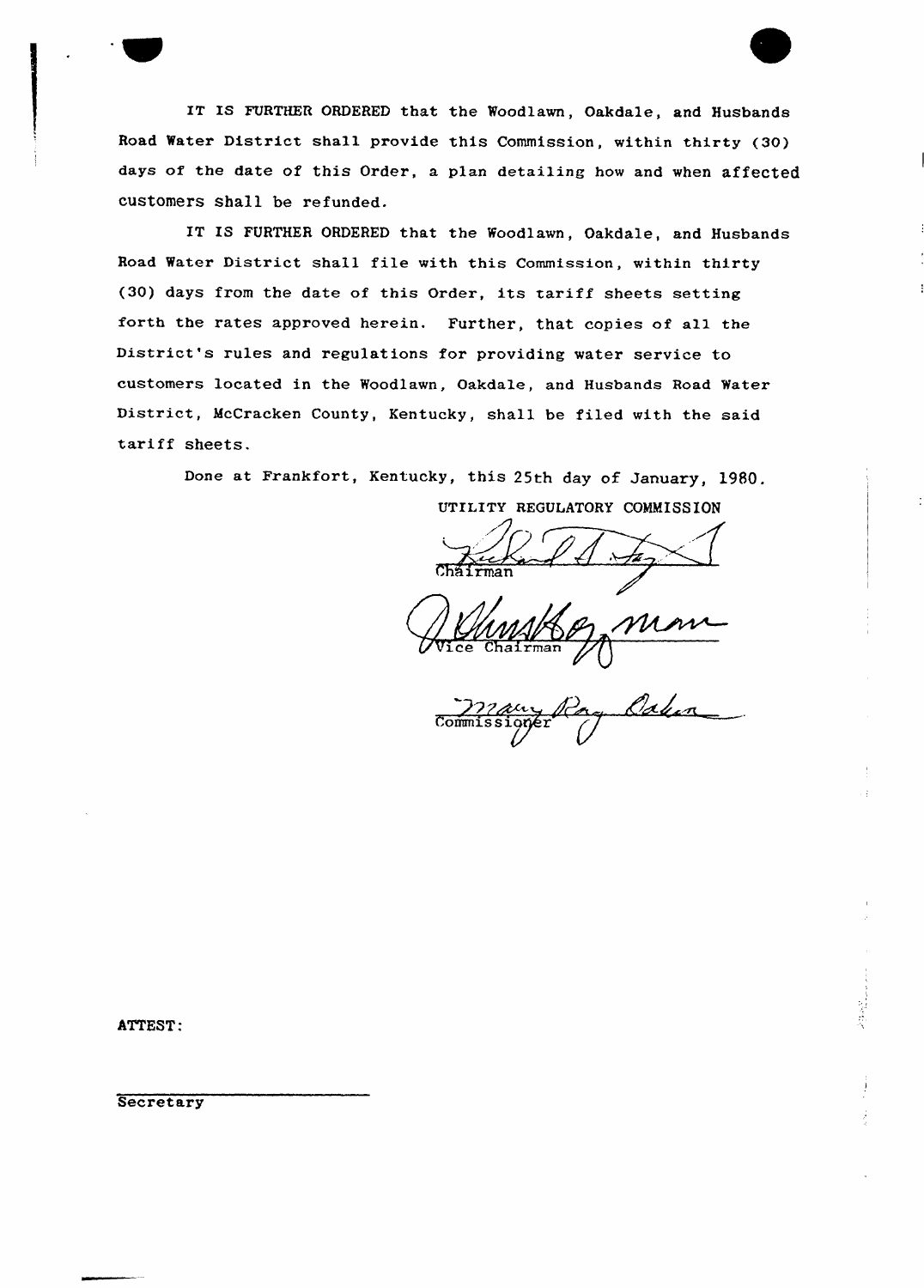## APPENDIX "A"

APPENDIX TO AN ORDER OF THE UTILITY REGULATORY COMMISSION IN CASE NO. 7382 DATED JANUARY 25, 1980.

The following rates are prescribed for sewage services rendered to all customers of the Woodlawn, Oakdale, and Husbands Road Water District located in McCraken County, Kentucky. All other rates and charges not mentioned specifically herein shall remain the same as those in effect prior to the date of this Order.

Monthly sewage service bills shall be computed from the following Rate Schedule which is based on the Sewage Customer' Metered Water Usage:

| Gallonage Blocks of | Monthly Rate for Sewage |  |  |
|---------------------|-------------------------|--|--|
| Metered Water Usage | Disposal Services       |  |  |
| $000 - 7,200$       | \$8.50 (Minimum Bill)   |  |  |
| $7,201 - 10,000$    | 1.18 per 1,000 gallons  |  |  |
| $10,001 - 100,000$  | $.65$ per 1,000 gallons |  |  |
| $100,001 - 500,000$ | $.52$ per 1,000 gallons |  |  |
| Over 500,000        | $.42$ per 1,000 gallons |  |  |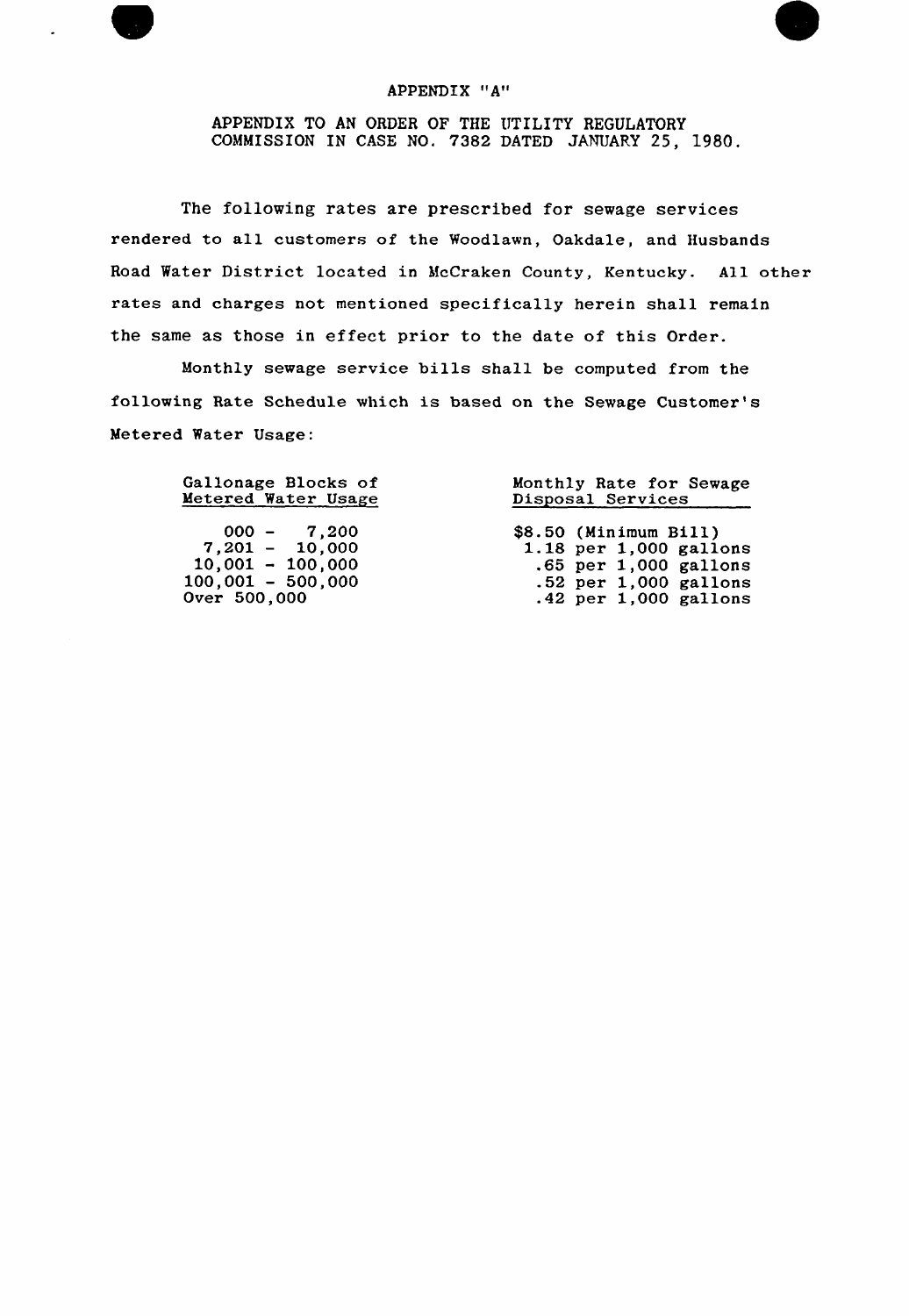# APPENDIX "B"

# APPENDIX TO AN ORDER OF THE UTILITY REGULATORY COMMISSION IN CASE NO. 7382 DATED JANUARY 25, 1980.

In accordance with Finding No. 7, the following tabulation is the Commission's summary of the test year and projected annual revenues and expenses for the Applicant's 500,000 GPD sewage treatment facilities which served approximately 1441 customers during the test-year and is projected to serve approximately 1525 proforma customers located in McCracken County, Kentucky.

|                                    |                                                                                                                        | Test <sup>(1)</sup><br>Year                 | $proforma^{(1)}$<br>Requested                | Proforma<br>Found<br>Reasonable                                            |
|------------------------------------|------------------------------------------------------------------------------------------------------------------------|---------------------------------------------|----------------------------------------------|----------------------------------------------------------------------------|
| (Number of customers)<br>Revenues: |                                                                                                                        | (1441)                                      | (1525)                                       | (1525)                                                                     |
| 1.<br>2.                           | Sewage Service Fees<br>Interest Income<br>Total Revenues                                                               | \$172,345<br>10,184<br>\$182,529            | \$182,500<br>11,500<br>\$194,000             | \$182,500<br>11,500<br>\$194,000                                           |
|                                    | Expenses:                                                                                                              |                                             |                                              |                                                                            |
| 1.                                 | Administrative & General<br>(a) Directors fees<br>(b) Salaries-office<br>(c) Rent<br>(d) Supplies<br>(e) Miscellaneous | \$<br>1,800<br>1,683<br>600<br>137<br>50    | \$.<br>1,800<br>3,850<br>900<br>600<br>140   | \$<br>1,800<br>3,850<br>900<br>$\frac{600}{50}(2)$                         |
| 2.<br>3.                           | Billing & Collecting<br>Operations & Maintenance:<br>(a) Operation supervision                                         | 1,648<br>12,800                             | 1,750<br>25,000                              | 1,750<br>25,000                                                            |
|                                    | & Labor<br>(b) Maintenance & Repairs<br>(c) Power & Fuel<br>(d) Chemicals<br>(e) Supplies                              | 16,476<br>9,185<br>1,431<br>2,415<br>19,425 | 16,500<br>10,300<br>1,750<br>3,800<br>20,500 | 16,500<br>$\frac{10,300}{1,431}$ $\binom{2}{3}$<br>$3,525^{(3)}$<br>20,500 |
| 4.<br>5.                           | Depreciation<br>Interest:<br>(a) Long term debt<br>(b) Bond discount amorti-                                           | 73,838                                      | 72,713                                       | $71,425^{(4)}$                                                             |
| 6.                                 | zation<br>Professional Services<br>(a) Accounting & Legal -                                                            | 4,614                                       | 4,614                                        | 4,614                                                                      |
|                                    | annual<br>(b) 3-Year amortization of<br>rate case expense of                                                           | 1,030                                       | 1,130                                        | $1,030^{(2)}$                                                              |
| 7.<br>8.<br>9.                     | \$6,186<br>Regulatory Commission fees<br>Insurance<br>Taxes - payroll                                                  | -0-<br>238<br>162<br>79                     | 2,062<br>238<br>3,100<br>1,830               | 2,062<br>238<br>3,100<br>1,830                                             |
|                                    | Total Expenses<br>Net Income Before Debt<br>Retirement (and Before<br>Payment of Refunds)                              | \$147, 611<br>\$34,918                      | \$172,577<br>\$21,423                        | \$170,505<br>\$23,495                                                      |

(1) Test Year and Pro Forma Requested expenses were taken from the Applicant's Comparative Income Statement for the test year ending December 31, 1978.